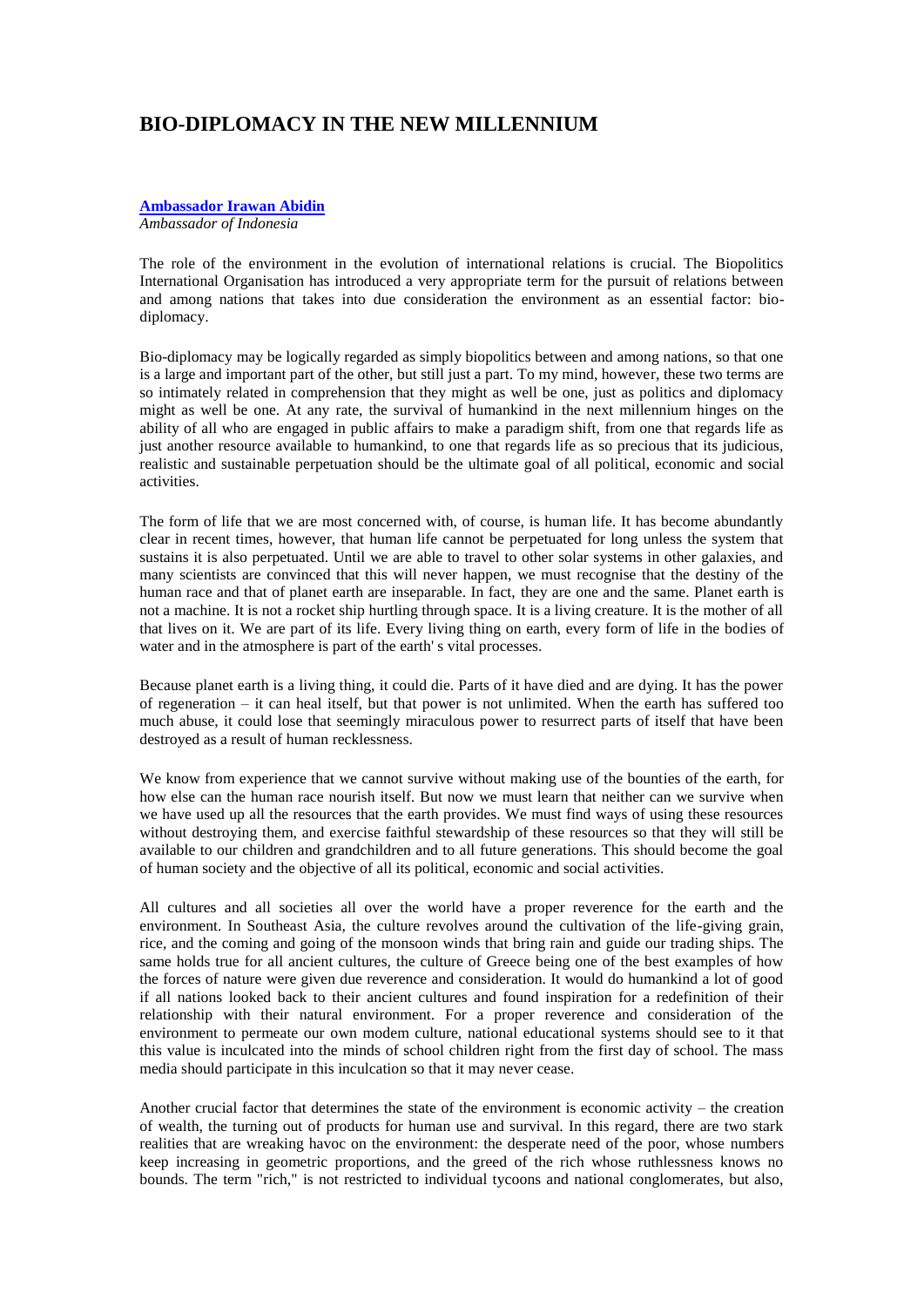and especially, applies to multinational corporations. There is a considerable number of multinational corporations operating today that have a social conscience. They routinely see to it that their operations do not damage the environment and if they do any damage to the environment, they undertake commensurate repairs and restoration. But still, too many corporations are irresponsible, and we do not know exactly how many there are because they are good at covering their tracks and governments of developing countries are either too helpless or too corrupt to stop them.

From these considerations we can conclude that it is essential for populous nations in the developing world, including my own country, Indonesia, to earnestly carry out population management programmes so that the pressure of an expanding population on the environment might be eased to some extent. It is also important that social safety-net programmes, especially livelihood and selfemployment programmes, be strongly pursued so that the poor will not be constrained to damage the environment in their desperate efforts to eke a bare living. This entails the practice of biopolitics on the part of governments.

Furthermore, it is essential that corporations and industries be properly regulated so that their activities do not pollute the environment. Laws on the environment must be strictly enforced. Governments must invest in their own capacity to regulate the impact of industries on their environment. This kind of governance is also a form of biopolitics.

It is true that degradation of the environment in the poorer countries of the world is often the direct result of their efforts to accelerate their economic development and thus bring about a better life for their peoples. But they must realise that the environment cannot be sacrificed in the name of development, for the death of the environment is a worse debacle than lack of development. Sacrificing the environment, in this case, is like killing the goose that lays the golden eggs.

Thus, it is the responsibility of developing nations to save their forests, to revive their dead rivers, to protect their marine coastal resources from over-harvesting and pollution, to prevent the pollution of their atmosphere by the smokestacks of their fledgling industries. But this would be a massive undertaking, for which the technology and resources of the developing countries would be too insufficient to be effective. It is the developed nations that have the right technology and resources. Therefore, between the developed and developing countries, there must be a sharing of responsibilities with regard to preserving the global environment on the basis of the fact that both developed and developing countries share the same environmental destiny. Both sides must negotiate toward an equitable sharing of responsibility and resources in addressing this global concern. Such negotiations are exercises in bio-diplomacy.

Although the term "bio-diplomacy" is not widely used, even in diplomatic circles, the practice of biodiplomacy is rapidly growing in the world today and is expected to continue its rapid growth in the first several decades of this millennium. For example, the stalled negotiations between Syria and Israel are not only about borders and military security. A very important aspect is access and use of water resources. It is very reasonable to suppose that the two sides will not be able to reach a comprehensive settlement unless they are able to arrive at a common view on access and use of these water resources.

In Southeast Asia, it is to the credit of two neighbouring countries, Malaysia and Singapore, that even when there is tension due to some miscommunication, Singapore's water supply, much of which is piped in from Malaysia, has never been the object of any threat. The fact that Singapore depends on Malaysia for much of its water supply is a vital and sensitive aspect of their relationship. Nevertheless, this is a case of sharing of resources that has been successfully negotiated between two neighbouring countries that are willing to help each other in the Association of Southeast Asian Nations (ASEAN) spirit.

In northern China, water supply has dwindled to such an extent that it has become an international security concern as much as the nuclear issue on the Korean peninsula. Massive social unrest as a result of an internal struggle for control of water supply within China, or a famine brought about by crop failures as a result of lack of water, could have severe repercussions on the security of the East Asian region. The same kind of danger is seen in India where, according to media reports, the problem stems not from a lack of water but from poor management of existing and still abundant water resources. These are two of the most dramatic cases of the problem of water today, but the problem is really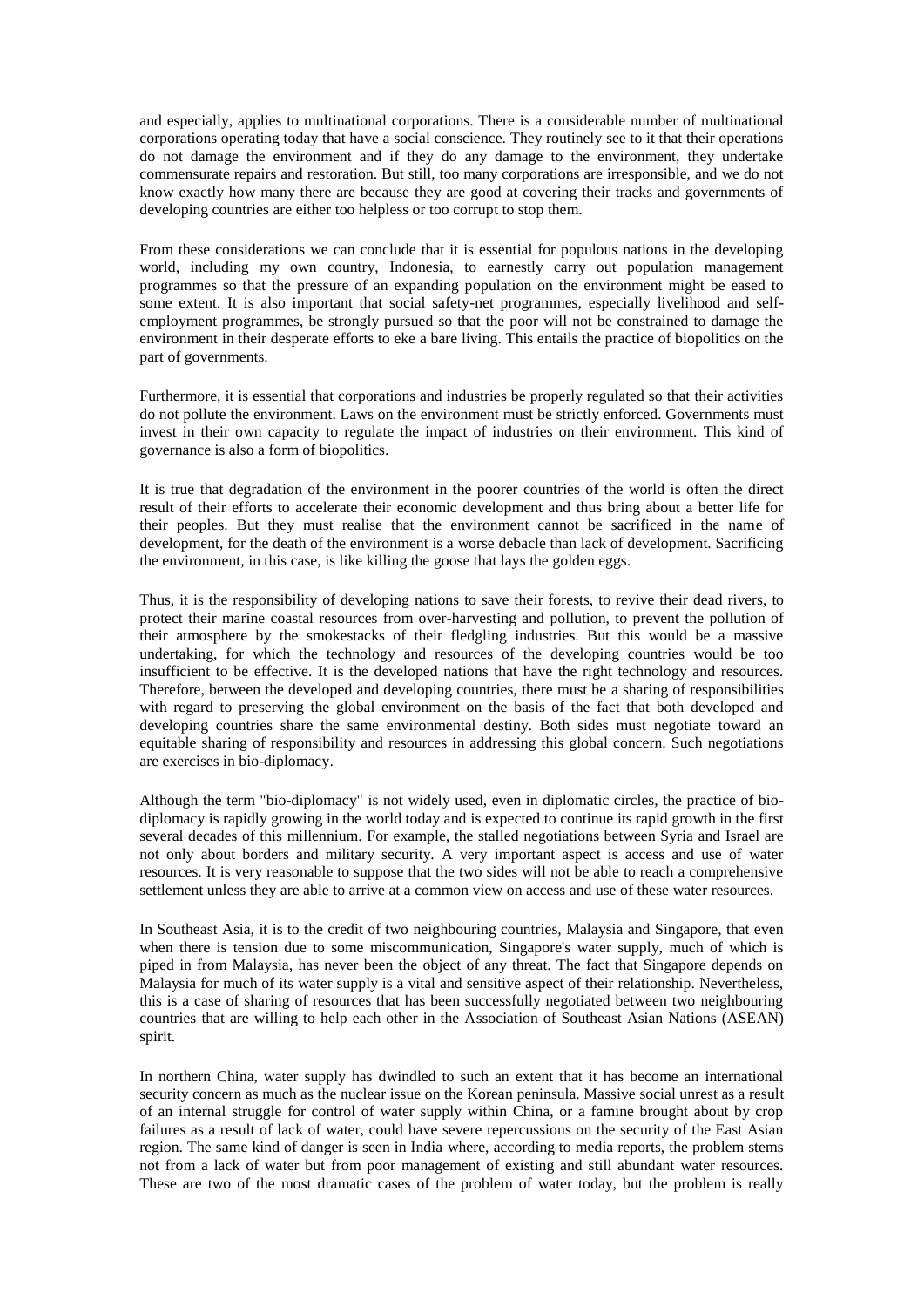world-wide. According to the United Nations Development Programme (UNEP), all over the world, more than a billion people are drinking contaminated water. As the supply of water decreases, the deserts advance and agricultural lands vanish. It has been estimated that an aggregate area of agricultural land bigger than Great Britain is lost to soil erosion every year.

Forests are also being lost at an equally alarming rate: the estimate is that the world is losing its tropical forests at a rate of 1.5-2% every year. This means that if the trend continues, by the time we are halfway through this century that has just begun, there will be no more tropical forests. When that time comes, the earth will be like a human individual whose lungs have been cut off. It is a well-known fact that much of the world's supply of oxygen comes from tropical forests. Remove the forests and you remove the "lungs of the world." As one of two countries in which the world's most extensive tropical forests are found, Indonesia bears a heavy responsibility to the rest of humankind. But today, following the eruption of the Asian financial and economic crisis, illegal logging and the operation of illegal sawmills, which were already rampant for the past several decades, are even worse. The situation has also been aggravated by a pernicious practice perpetrated by plantation operators.

Year after year, during the dry months between March and August, they set expanses of forests on fire in order to clear land on which to plant their commercial crops. Sometimes, they clear too wide a swathe of forestland, or the fire goes out of control and a much larger area than was meant to be cleared is razed. This invariably brings up a massive blanket of smoke that travels great distances, crossing national borders, choking whole populations and disrupting all human activity in a large part of western Southeast Asia. This is the "haze phenomenon" that proved to be a major regional economic and humanitarian disaster in the dry months of 1997 and 1998.

As a result of illegal logging and the clearing of forestlands by fire, the rate of deforestation in Indonesia has become horrendous. Findings by the Ministry of Forestry and Estate Crops show that in 12 years, since 1985, Indonesia lost one-fourth of its forest cover. Today, Indonesia has about 49 million hectares of protected forests and some 63 million hectares for sustainable production; if it keeps on losing these forest lands at the present rate of 1.5 million hectares a year, most of Indonesia will be a virtual desert well before the end of the  $21<sup>st</sup>$  century.

A Regional Haze Action Plan is in place in Indonesia, with the close participation of the other ASEAN countries and the support of the Asian Development Bank, the UNEP and the Dialogue Partners of ASEAN, including the European Union, Canada, Australia, the United States and Japan. It is heartening to note that this international effort ranged against the west ASEAN haze phenomenon in 1998 was put together within a remarkably short period; six weeks. This was one instance where a single but enormous environmental problem was addressed through an approach that can only be described as bio-diplomacy.

As such, it has been a shining example of what developed and developing countries can achieve together if they have the will to quickly negotiate and carry out promptly what they have agreed upon. Unfortunately, even such a speedy and massive co-operative effort was not and will not be sufficient to solve the problem. At that time, the two previous governments of Indonesia, in their preoccupation with the Asian financial crisis, did not exercise sufficient political will to strictly enforce laws against the burning of forests. Without that political will, the problem cannot be solved. Hopefully, the reform government of President Abdurrahman Wahid will exercise the political will to squarely confront the problem with the same vigour with which it is now addressing the problem of human rights protection and promotion. This endeavour would be greatly enhanced if the national government were able to enlist the commitment and co-operation of the local power structures and all the stakeholders in the preservation of the forests, because the national government going at it alone will not succeed. It has to enlist the commitment and co-operation of formal and informal leaders at the local level, as well as of stakeholders like the local communities living at the edges of the forests to ensure success of the effort.

This is an approach that is necessary in any attempt to solve any major environmental problem: close co-operation between the centre and the periphery, between the national government and the local power structure, including the grassroots. Considering all this, we can envisage that in the years ahead negotiations will intensify not only between countries but also between parts of the same country. In the absence of a better term, allow me to call this process "internal bio-diplomacy," a diplomacy that is practised between two parts of the same country or society for access and use of life-giving or